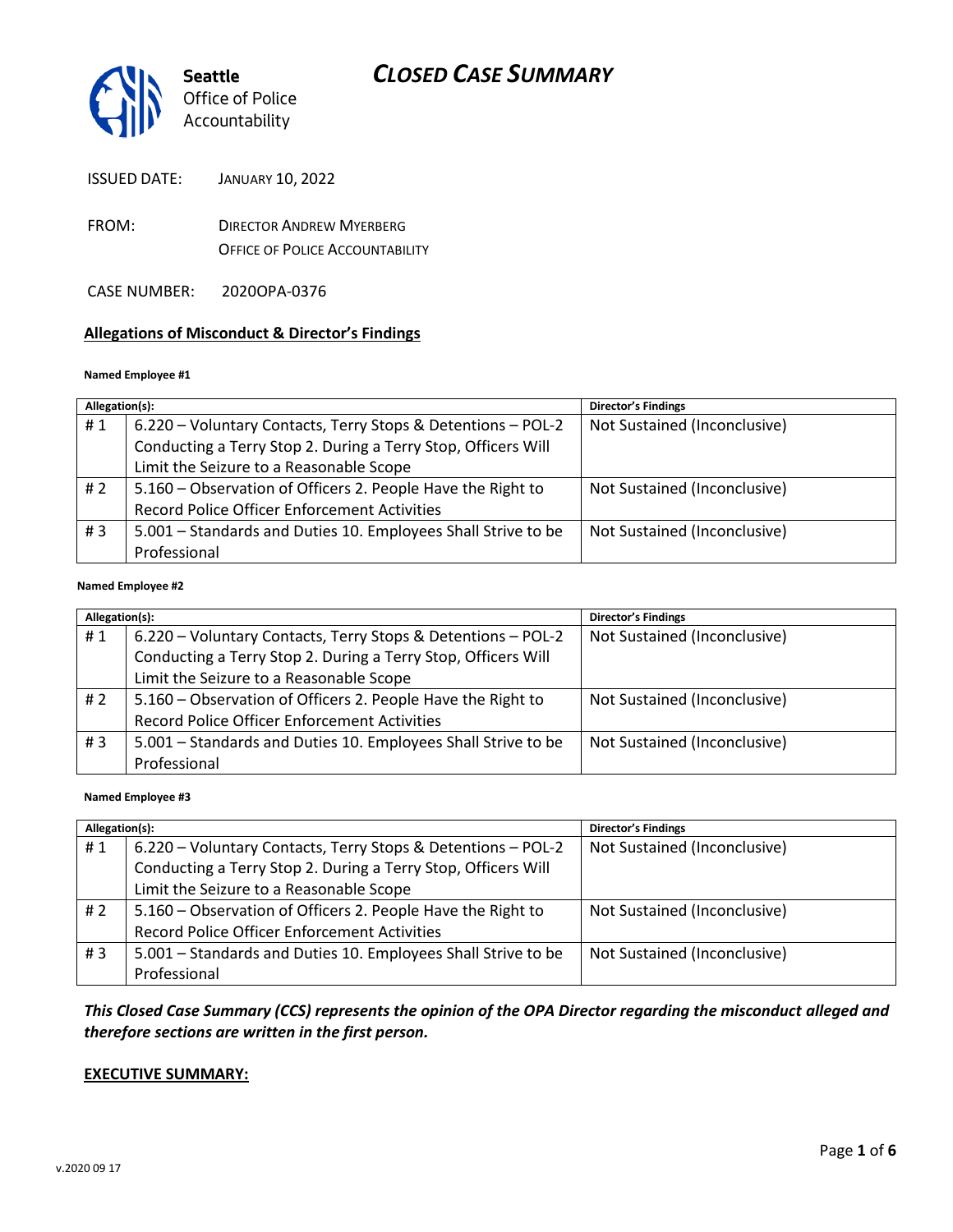

*Office of Police Accountability*

# *CLOSED CASE SUMMARY*

OPA CASE NUMBER: 2020OPA-0376

The Complainant alleged that unidentified SPD employees instructed individuals to disperse from a rooftop patio, an order which was perceived as an intrusion on civil liberties.

### **ADMINISTRATIVE NOTE:**

As OPA was unable to identify any of the Named Employees, the 180-day deadline set forth in the collective bargaining agreements with the City's police unions are inapplicable. Given this, OPA sets the date of this DCM as the 180-day deadline for administrative purposes.

### **SUMMARY OF INVESTIGATION:**

On June 2, 2020, a large-scale protest was occurring in the area of the intersection of 11<sup>th</sup> and Pine in the Capitol Hill neighborhood of Seattle. At approximately 6:30 PM, three Seattle Police officers – referred to here as the Named Employees – were allowed to enter the "Seattle Electric" apartment building, located at the southeast corner of  $11<sup>th</sup>$ and Pine. The Named Employees then made their way to the rooftop patio of the apartment building, where they encountered a group of individuals. Security footage showed that the Named Employees briefly interacted with the individuals on the rooftop, after which point the individuals departed from the patio. The Named Employees' presence on the rooftop was also depicted in a contemporaneous Twitter post, wherein the poster stated that Named Employees were "kicking people off their own roof in order to stop recording of protest[s]." There were photographs accompanying the post; however, OPA could not identify the officers from those photographs.

OPA commenced this investigation. OPA attempted to speak with the three Complainants. However, OPA was not initially able to do so. OPA spoke to building staff on a number of occasions. OPA first spoke with the building manager. She said that she had multiple conversations with SPD personnel, including supervisors, in which they asked her to clear people from the patio to make sure that items were not thrown on officers. She also received requests from police to enter the apartment building, but she denied those requests. She said that she later learned that officers did enter the building when she saw photographs taken by a resident. She did not personally witness this. She said that she subsequently sent an email to residents saying that they were not required to allow police into the building.

OPA met with the building manager and reviewed security video. OPA was unable to identify the officers who entered the apartment building due to the quality of the video. At that time, the building manager informed OPA that the officers were given access to the apartment building by a maintenance worker, who escorted them to the roof. The building manager was told that the officers "suggested very firmly" that residents leave the roof top and implied that they should do so; however, the building manager confirmed her understanding that the officers asked rather than directed the residents.

OPA met with the building manager a second time and she provided OPA with contact information for the maintenance worker, as well as a copy of the security video. OPA tried to make contact with the maintenance worker, but he did not respond to OPA's inquiries.

OPA located a recording of a call made by an officer – referred to here as Witness Officer #1 (WO#1) – to the apartment building. WO#1 stated: "My Command Staff is [asking] if we could ask if you could limit roof access because we seem to have some items that are hitting officers and our vehicles at times. If you cannot, I totally respect that and understand it, we just thought that we would ask ya." The person who answered the phone replied: "Sure, I can go up there right now and ask that people make sure that nothing falls off the roof." NE#1 continued: "Yeah, thank you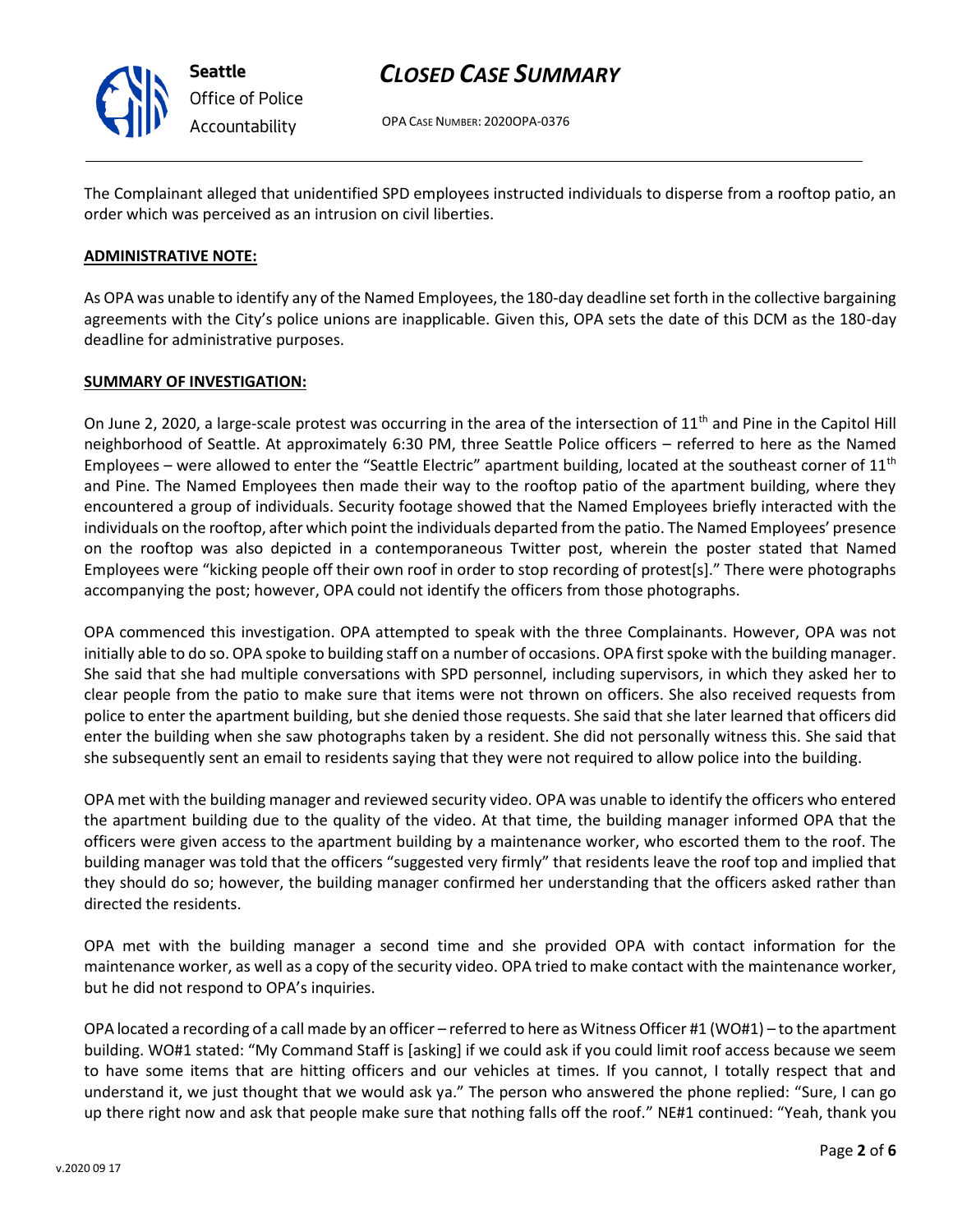

**Seattle** *Office of Police Accountability*

# *CLOSED CASE SUMMARY*

OPA CASE NUMBER: 2020OPA-0376

so much. Obviously, we can't make you lock it down or anything like that, so I appreciate it. Oh, and FYI you do have someone in your entry way there claiming that they are the manager and telling us we weren't allowed in the building." They thanked each other and the call ended.

OPA was subsequently able to interview one of the three Complainants – referred to here as "Complainant #1." She said that, on June 2, 2020, she and around 15 other individuals were on the roof deck of the apartment building. She said that this was either the second or third day that demonstrators had been gathering in the vicinity of the East Precinct and that there were several hundred demonstrators there at the time. Complainant #1 described the roof deck as having a fenced edge. She said that several residents leaned over to record what was happening on the ground. Residents had also recorded the previous evening, which was the first time SPD had used tear gas to disperse demonstrators around the precinct. A video recorded by one of the residents had gone viral.

On the evening of June 2, building residents received an email from building management. In the email, building management said that officers did not want residents on the roof that night but noted that it was a private space and residents were allowed to use it and there was not anything SPD could do about it. Building management relayed that the officers would feel safer if no one was on the roof and that there may have been "bad people getting on the roof." She said that, later that night, officers came up onto the roof deck and spoke with residents. She stated that the officers told them that they "needed to clear the roof" and that they "couldn't go up anymore that night." Complainant #1 told OPA that the officers explained that they wanted to clear the roof in case tear gas was used and they suggested that residents watch the demonstration from their apartments. She recalled that the officers were nice and friendly and that they were only on the roof for a couple of minutes. However, the Complainant, who had attended law school, felt uncomfortable being asked to leave her private space by officers and she felt that she needed to say something.

Lastly, OPA reviewed various radio transmissions and other documents from June 2 but found no references to projectiles being thrown on officers from apartment buildings, including the Complainants' residence.

# **ANALYSIS AND CONCLUSIONS:**

# **Named Employee #1 - Allegation #1**

# *6.220 – Voluntary Contacts, Terry Stops & Detentions – POL-2 Conducting a Terry Stop 2. During a Terry Stop, Officers Will Limit the Seizure to a Reasonable Scope*

SPD Policy 6.220-POL-2(1) governs *Terry* stops and stands for the proposition that *Terry* stops are seizures of an individual and, as such, must be based on reasonable suspicion in order to be lawful. Under this policy, a "seizure" is defined as "any time an officer, by means of physical force or show of authority, restricts the liberty of a person." (SPD Policy 6.220-POL-1 Definitions). SPD Policy 6.220-POL-2(2) requires that officers limit a seizure to a reasonable scope. The policy further states that: "Actions that would indicate to a reasonable person that they are being arrested or indefinitely detained may convert a *Terry* stop into an arrest." (SPD Policy 6.220-POL-2(2).)

As a threshold matter, the evidence indicates that officers were given access to the apartment building and roof deck by a building employee. Accordingly, the officers did not violate policy simply by being present on the roof.

OPA further finds at the outset that directing individuals to leave their private property would constitute a seizure. As such, it would need to be reasonable under the circumstances. This being said, there are two open questions that prevent OPA from reaching definitive finding on the allegations in this case.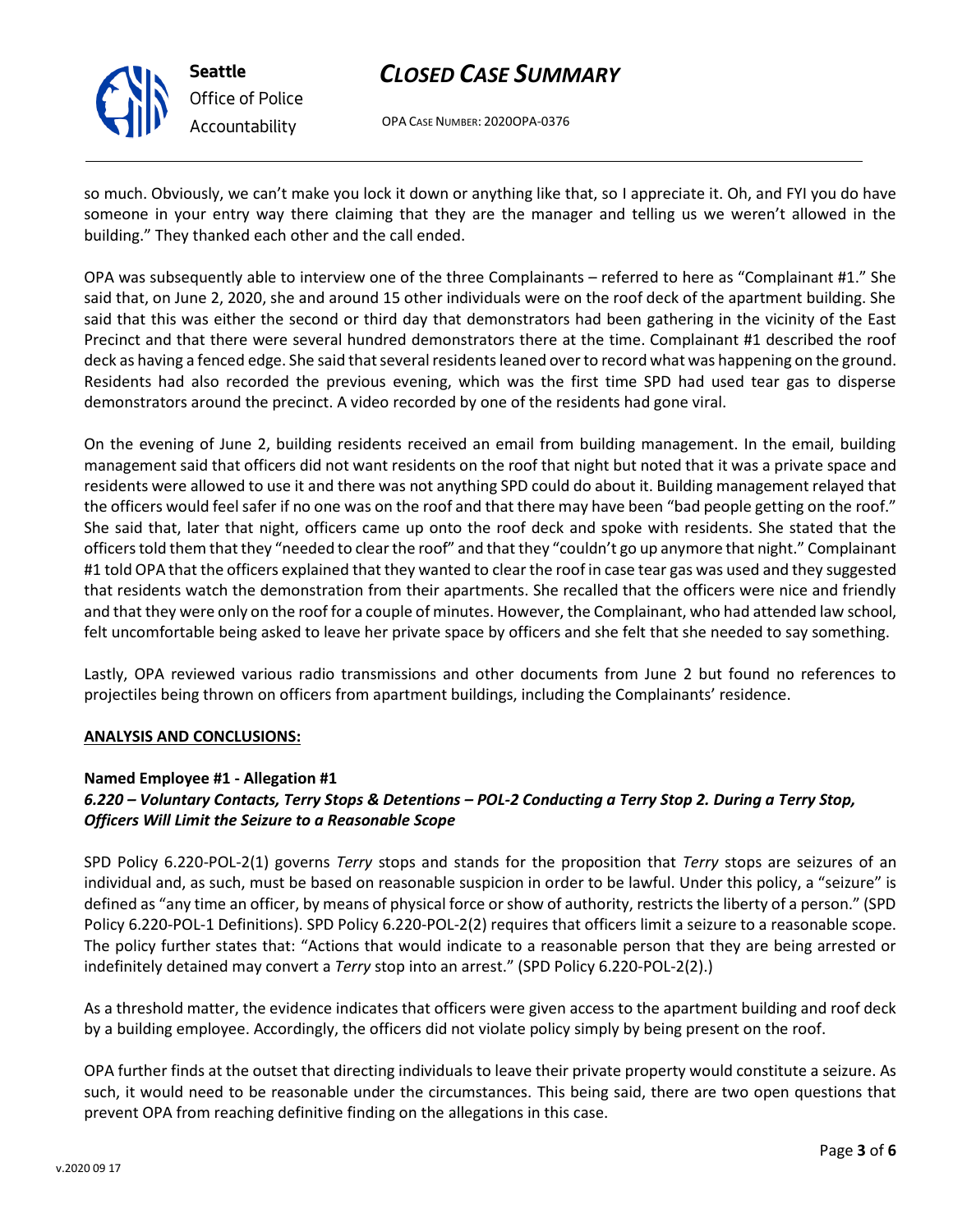# *CLOSED CASE SUMMARY*



OPA CASE NUMBER: 2020OPA-0376

First, there is insufficient evidence to conclusively determine the reason officers gave to the residents for why they should leave the roof. The building manager appeared to believe that residents were asked to leave the roof because of the officers' concerns of projectiles being thrown down on them. This appears to be consistent with the telephone conversation between WO#1 and a building employee. However, Complainant #1 – the only actual witness to this incident – said that the reason officers gave to residents to clear the roof was potential exposure to tear gas. The Twitter poster, who OPA was unable to identify, indicated that residents were cleared from the roof to prevent them from recording police activity. However, it is unclear whether this is what an officer said or, instead, the Twitter poster's perception of the officers' purpose.

If there was evidence that projectiles were, in fact, being thrown from the roof of the apartment building, the officers may have had a legal basis to direct residents to leave the roof deck. However, OPA found no indication that this was the case. In addition, while it would have been appropriate to advise the residents of possible exposure to tear gas, it was within their purview to choose to leave or stay. They could not be lawfully compelled to vacate the roof deck for this reason. Further, there would have been absolutely no basis under law or policy for the officers to direct residents to leave the roof deck solely to prevent them from recording video.

Second, it is unclear whether the officers asked or directed the residents to leave the roof deck. Both Complainant #1 and the Twitter poster indicated that the officers directed them to leave, rather than asked them to do so. To the contrary, the building manager indicated that she was informed that the officers asked the residents to leave, rather than ordered them. This makes a significant difference as it would not have been improper to ask the residents to leave but the officers would not have had a legal basis to direct them to do so.

All of the above is complicated by the fact that OPA was unable to identify the officers who came onto the roof deck and, thus, could not interview them and uncover their accounts of what occurred.

Without clear answers to these questions, OPA cannot reach an informed decision as to whether the Named Employees violated policy. Accordingly, OPA recommends that this allegation be Not Sustained – Inconclusive as against all of the Named Employees.

# Recommended Finding: **Not Sustained (Inconclusive)**

# **Named Employee #1 - Allegation #2** *5.160 – Observation of Officers 2. People Have the Right to Record Police Officer Enforcement Activities*

SPD Policy allows for the recording of officer activities, so long as the recorder does not interfere with the activity or create unsafe conditions. (SPD Policy 5.160-POL-2).

As stated above, had the Named Employees cleared the roof deck solely to prevent residents from recording, this would have violated policy and law. However, there is insufficient evidence to determine whether this occurred and, accordingly, OPA recommends that this allegation be Not Sustained – Inconclusive as against all of the Named Employees.

# Recommended Finding: **Not Sustained (Inconclusive)**

# **Named Employee #1 - Allegation #3**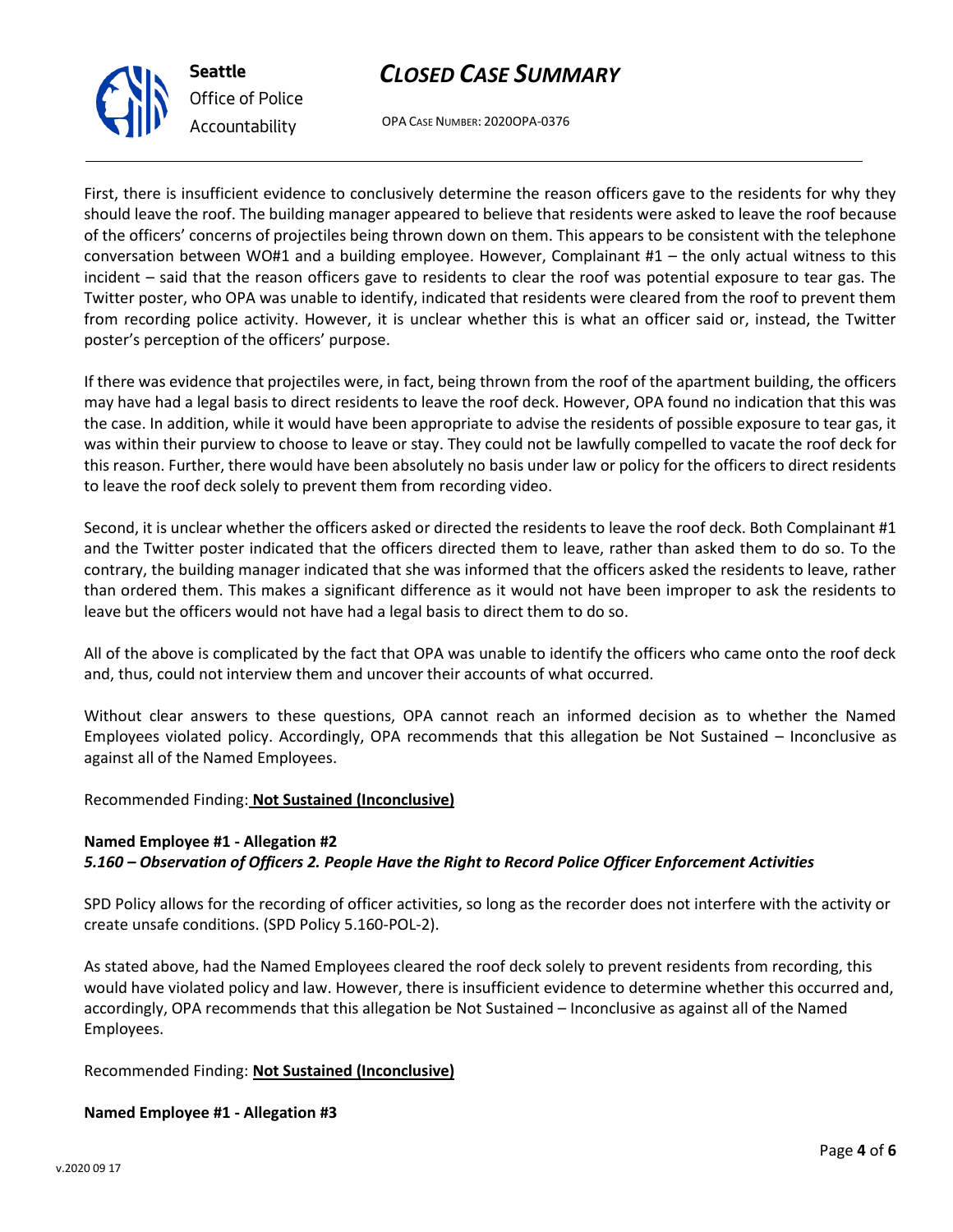

# *CLOSED CASE SUMMARY*

OPA CASE NUMBER: 2020OPA-0376

#### *5.001 – Standards and Duties 10. Employees Shall Strive to be Professional*

For the same reasons as stated in the allegations above, OPA recommends that this allegation be Not Sustained – Inconclusive.

Recommended Finding: **Not Sustained (Inconclusive)**

#### **Named Employee #2 - Allegation #1**

*6.220 – Voluntary Contacts, Terry Stops & Detentions – POL-2 Conducting a Terry Stop 2. During a Terry Stop, Officers Will Limit the Seizure to a Reasonable Scope*

For the same reasons as stated above (*see* Named Employee #1 – Allegation #1), OPA recommends that this allegation be Not Sustained – Inconclusive.

Recommended Finding: **Not Sustained (Inconclusive)**

# **Named Employee #2 - Allegation #2** *5.160 – Observation of Officers 2. People Have the Right to Record Police Officer Enforcement Activities*

For the same reasons as stated above (*see* Named Employee #1 – Allegation #2), OPA recommends that this allegation be Not Sustained – Inconclusive.

#### Recommended Finding: **Not Sustained (Inconclusive)**

### **Named Employee #2 - Allegation #3** *5.001 – Standards and Duties 10. Employees Shall Strive to be Professional*

For the same reasons as stated above (*see* Named Employee #1 – Allegation #3), OPA recommends that this allegation be Not Sustained – Inconclusive.

Recommended Finding: **Not Sustained (Inconclusive)**

#### **Named Employee #3 - Allegation #1**

### *6.220 – Voluntary Contacts, Terry Stops & Detentions – POL-2 Conducting a Terry Stop 2. During a Terry Stop, Officers Will Limit the Seizure to a Reasonable Scope*

For the same reasons as stated above (*see* Named Employee #1 – Allegation #1), OPA recommends that this allegation be Not Sustained – Inconclusive.

Recommended Finding: **Not Sustained (Inconclusive)**

### **Named Employee #3 - Allegation #2**

*5.160 – Observation of Officers 2. People Have the Right to Record Police Officer Enforcement Activities*